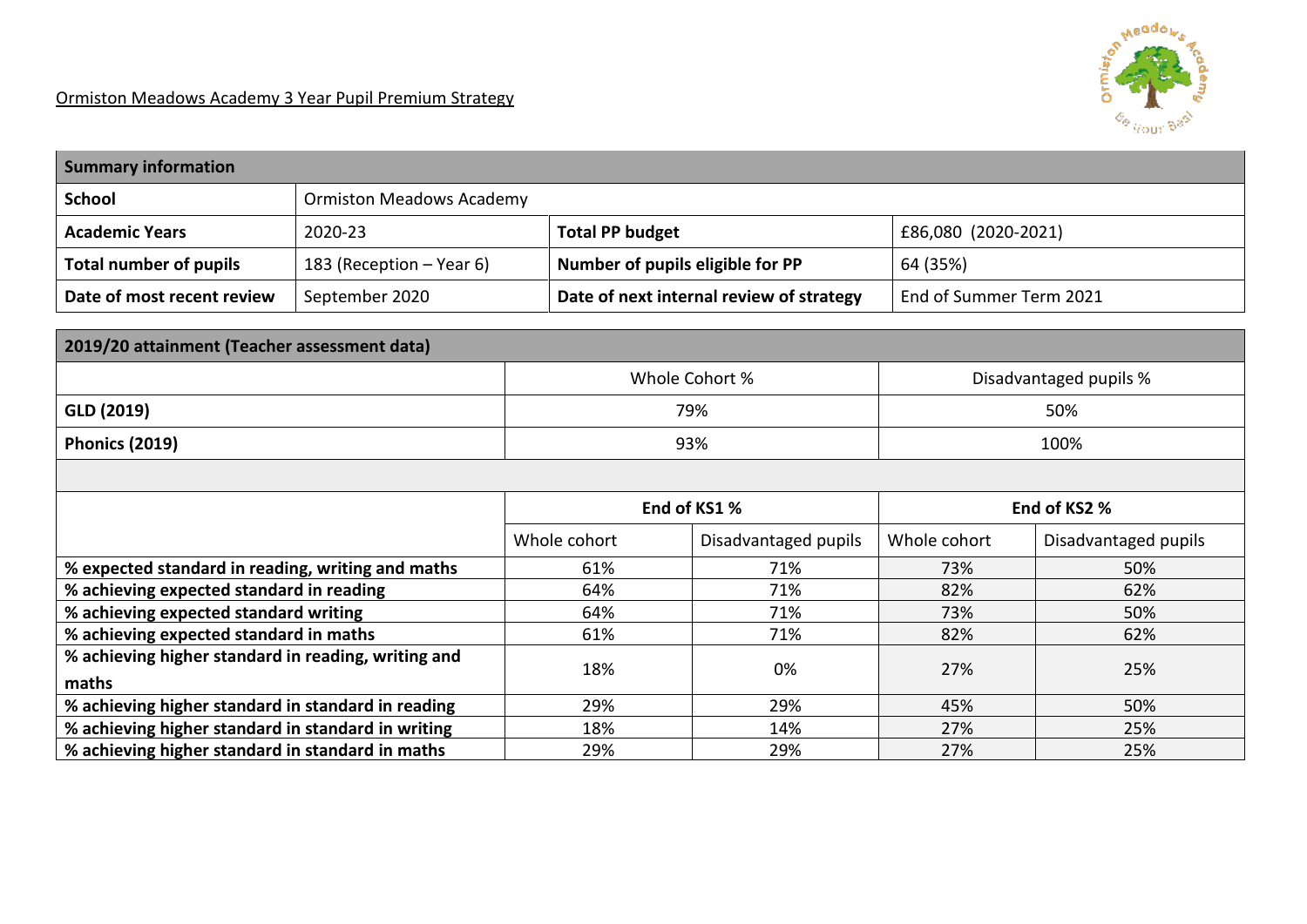| Attendance   |      |  |  |
|--------------|------|--|--|
| <b>Whole</b> | PA   |  |  |
| 96%          | 9.6% |  |  |

|    | Barriers to future attainment (for pupils eligible for PP, including high ability)                                           |
|----|------------------------------------------------------------------------------------------------------------------------------|
|    | In-school barriers (issues to be addressed in school, such as poor oral language skills)                                     |
| А. | Close the gap in prior learning and attainment.                                                                              |
| В. | Pupils being 'ready to learn' in class with significant pastoral needs (pupils are in a secure place mentally/emotionally).  |
| C. | Limited speech and language skills which impacts on learning (vocabulary/reading).                                           |
| D. | Poor learning skills. E.g. innovation and resilience / grit.                                                                 |
|    | External barriers (issues which also require action outside school, such as low attendance rates)                            |
| E. | Consistent attendance and punctuality.                                                                                       |
| F. | Access to resources, such as books, libraries, life experiences (especially cultural).                                       |
| G. | Low aspirations about what can be achieved and how to be successful and limited access to positive role-models.              |
| Н. | A lack of regular routines including home reading, homework, spellings and having correct equipment in school (e.g. PE kit). |
| ι. | Parental engagement with school and perceptions of education. Priority placed upon learning and achievement.                 |

|    | <b>Desired outcomes</b>                                                |                    |                   |         |                |
|----|------------------------------------------------------------------------|--------------------|-------------------|---------|----------------|
|    | <b>Desired outcomes</b>                                                | Success criteria   |                   |         |                |
| А. | Gap between DP and NDP pupils will continue to decrease across core    |                    | Measure           |         | 2020-21 Target |
|    | subjects and DP will make progress that is more rapid than their peers |                    |                   | Whole % | DP %           |
|    | as a results of QFT and targeted interventions. There will be an       | <b>EYFS</b>        | <b>GLD</b>        | 68%     | 50%            |
|    | increased focus on English (phonics, reading & writing) and the higher |                    | Phonics           | 79%     | 67%            |
|    | standard across both key stages.                                       |                    | % EXS reading     | 83%     | 67%            |
|    |                                                                        |                    | % EXS writing     | 83%     | 67%            |
|    |                                                                        |                    | % EXS mathematics | 87%     | 78%            |
|    |                                                                        |                    | % HS reading      | 26%     | 11%            |
|    |                                                                        |                    | % HS writing      | 22%     | 11%            |
|    |                                                                        |                    | % HS mathematics  | 30%     | 11%            |
|    |                                                                        | <b>Key Stage 2</b> | % EXS combined    | 67%     | 61%            |
|    |                                                                        |                    | % EXS reading     | 83%     | 78%            |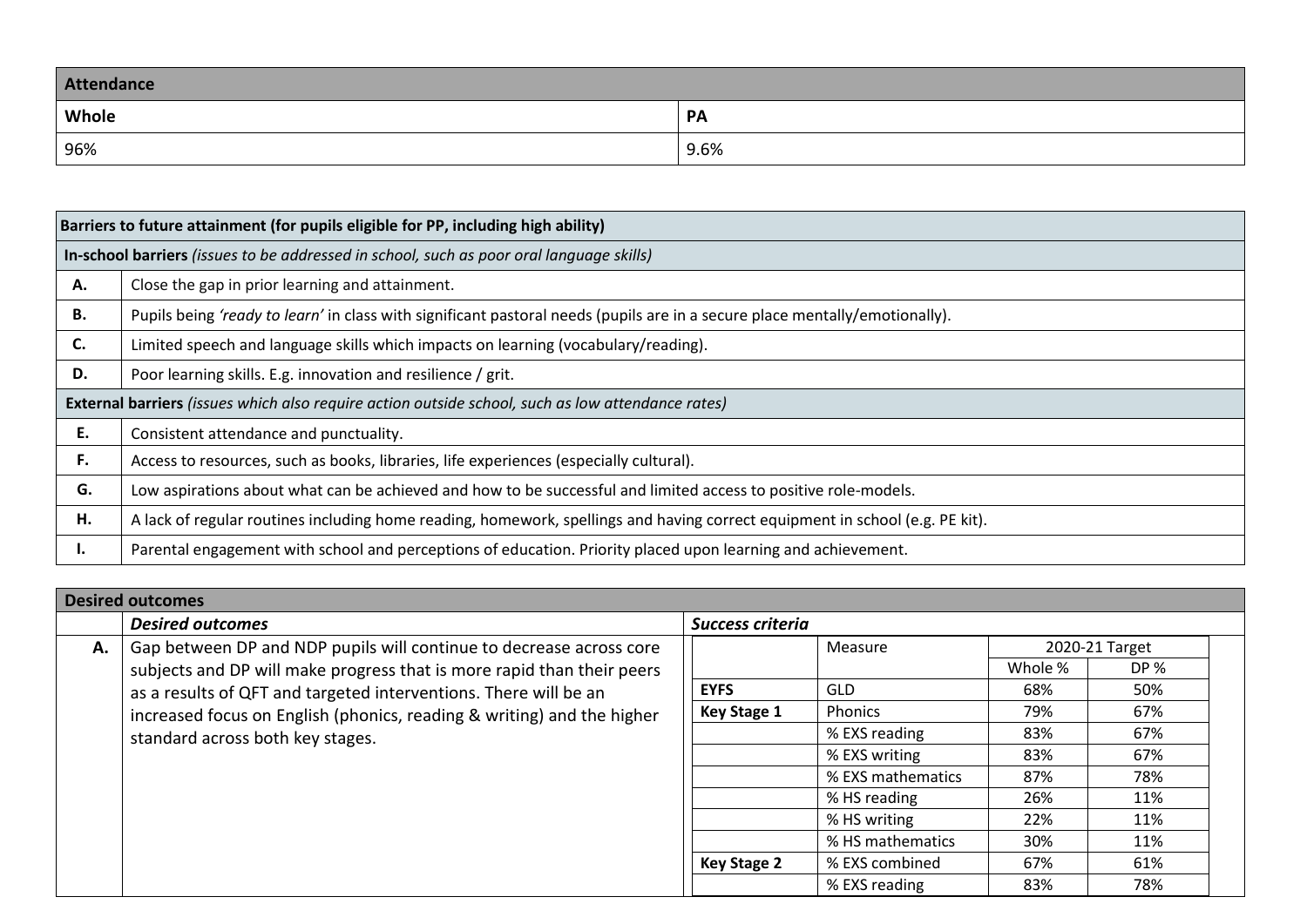|           |                                                                                                                                                                                                                            | % EXS writing<br>73%<br>72%                                                                                                                                                                                                                                                                         |  |  |  |
|-----------|----------------------------------------------------------------------------------------------------------------------------------------------------------------------------------------------------------------------------|-----------------------------------------------------------------------------------------------------------------------------------------------------------------------------------------------------------------------------------------------------------------------------------------------------|--|--|--|
|           |                                                                                                                                                                                                                            | % EXS mathematics<br>77%<br>67%                                                                                                                                                                                                                                                                     |  |  |  |
|           |                                                                                                                                                                                                                            | % HS combined<br>20%<br>17%                                                                                                                                                                                                                                                                         |  |  |  |
|           |                                                                                                                                                                                                                            | % HS reading<br>37%<br>22%                                                                                                                                                                                                                                                                          |  |  |  |
|           |                                                                                                                                                                                                                            | % HS writing<br>20%<br>17%                                                                                                                                                                                                                                                                          |  |  |  |
|           |                                                                                                                                                                                                                            | % HS mathematics<br>30%<br>28%                                                                                                                                                                                                                                                                      |  |  |  |
| <b>B.</b> | DP and their families will receive the support and guidance from school<br>Family Liaison Officer and external agencies to ensure additional needs<br>are not a barrier to them learning and reaching their full potential | Targets above are met<br>All pupils make at least expected progress through QFT and<br>targeted interventions<br>Families will feel supported<br>There will be clear support and communication between home<br>and school.                                                                          |  |  |  |
| C.        | Pupils will be taught with and use rich vocabulary and will experience a<br>wide range of texts.                                                                                                                           | Reading, writing and phonics targets are met.<br>$\bullet$<br>All pupils will make at least expected progress in these areas.<br>Pupils engagement in reading at home and school will increase<br>by 20%.<br>All pupils in Year 2-6 will have access to the Lexia online<br>$\bullet$<br>programme. |  |  |  |
| D.        | Pupils will have a clear understanding of the school core values and will<br>be recognised for them in their learning.                                                                                                     | Targets above are met<br>$\bullet$                                                                                                                                                                                                                                                                  |  |  |  |
| E.        | Whole school attendance and PA will be at least in line with national.<br>There will be no gap in attendance between DP and NDP.                                                                                           | 2020-21 Target<br>Whole<br><b>DP</b><br>Attendance %<br>96%<br>96%<br><b>PA%</b><br>8%<br>9%                                                                                                                                                                                                        |  |  |  |
| F.        | Pupils will have access to all resources needed, including trips and<br>experiences.                                                                                                                                       | Planned experience in and out of school are part of every<br>curriculum topic.<br>Subject leads map out clear enrichment experiences such as<br>visits/visitors as part of their subject leader role.                                                                                               |  |  |  |
| G.        | All parents/pupils have high aspirations for their children/themselves<br>and understand how their learning supports these.                                                                                                | Clear plan for careers development                                                                                                                                                                                                                                                                  |  |  |  |
| Н.        | A high proportion of the children in school regularly complete<br>homework and home reading and have all the appropriate equipment<br>in school.                                                                           | Various platforms are used to deliver homework such as online<br>portals (Google classroom).<br>'Spare' equipment is available in school such as PE kit.<br>$\bullet$                                                                                                                               |  |  |  |
| I.        | Regular parent communication given along with celebrations in the<br>local community.                                                                                                                                      | Attendance at parent consultations and workshops will<br>$\bullet$<br>increase.<br>More parental events will take place.<br>$\bullet$                                                                                                                                                               |  |  |  |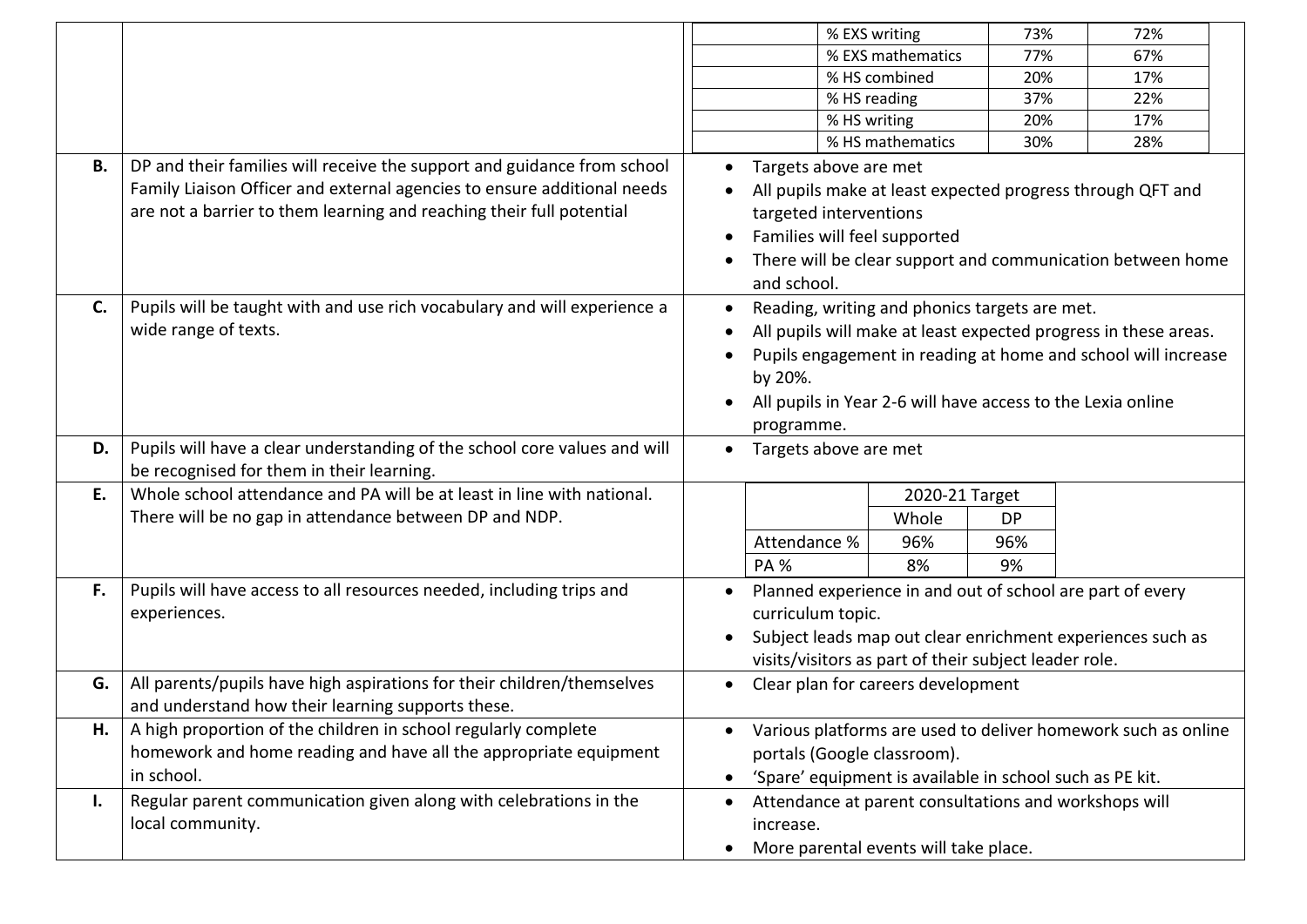| Pupils will have trips and experiences heavily subsidised to |
|--------------------------------------------------------------|
| ensure no child misses out due to financial restraints       |

## **Long-term plan (3 year strategy):**

- 1. Continue to increase attainment of pupils and close the gap between disadvantaged and non-disadvantaged pupils (2020-21 focus Reading, writing and higher standard across all stages)
- 2. Develop our enrichment offer so that pupils are equipped with the knowledge and cultural capital that they need to succeed.
- 3. To further develop the non-core curriculum.
- 4. Improve attendance for all groups of pupils
- 5. Increase community and family engagement.

| Planned expenditure (Planned Expenditure £)                                                                                                             |                                                                                                                                                                                                                                                                                                                                                                                                                                                  |                                                                                                                                                                                                                                                                                                          |                                                                                                                                                  |                   |                                                                                                                 |
|---------------------------------------------------------------------------------------------------------------------------------------------------------|--------------------------------------------------------------------------------------------------------------------------------------------------------------------------------------------------------------------------------------------------------------------------------------------------------------------------------------------------------------------------------------------------------------------------------------------------|----------------------------------------------------------------------------------------------------------------------------------------------------------------------------------------------------------------------------------------------------------------------------------------------------------|--------------------------------------------------------------------------------------------------------------------------------------------------|-------------------|-----------------------------------------------------------------------------------------------------------------|
| Academic year                                                                                                                                           | 2020-21                                                                                                                                                                                                                                                                                                                                                                                                                                          |                                                                                                                                                                                                                                                                                                          |                                                                                                                                                  |                   |                                                                                                                 |
| <b>Quality of teaching for all</b>                                                                                                                      |                                                                                                                                                                                                                                                                                                                                                                                                                                                  |                                                                                                                                                                                                                                                                                                          |                                                                                                                                                  |                   |                                                                                                                 |
| <b>Desired outcome</b>                                                                                                                                  | Chosen action / approach                                                                                                                                                                                                                                                                                                                                                                                                                         | What is the evidence<br>and rationale for<br>this choice?                                                                                                                                                                                                                                                | How will you<br>ensure it is<br>implemented<br>well?                                                                                             | <b>Staff lead</b> | When will you<br>review<br>implementation?                                                                      |
| To increase the<br>percentage of<br>PP pupils<br>achieving higher<br>age related<br>expectations<br>and to make<br>better than<br>expected<br>progress. | SLT and MLT will closely monitor<br>progress and attainment of DP<br>through weekly team meetings and<br>half-termly PPM's.<br>Ongoing CPD - all staff<br>Thorough data analysis and focus<br>areas/pupils identified<br>Additional members of staff<br>Interventions will be delivered for<br>children to make accelerated<br>progress<br>Plan, manage, monitor and<br>evaluate intervention for DP - new<br>RSL role added to leadership team. | High proportion of DP in school -<br>35%<br>NDP outperforming DP.<br>Additional members of staff<br>mean disadvantaged pupils can<br>access more of teachers' time<br>through Quality First Teaching<br>Challenge and innovation will<br>increase pupil's self -motivation<br>to reach higher standards. | The school<br>monitoring cycle<br>will continuously<br>evaluate<br>provision.<br>$\bullet$ PPM's<br>PiXL data drops<br>$\bullet$<br>RSL reports. | Principal         | <b>Half Termly</b><br>Assessment points<br>Termly Review of<br>impact in Principals<br>report<br>Annual Review. |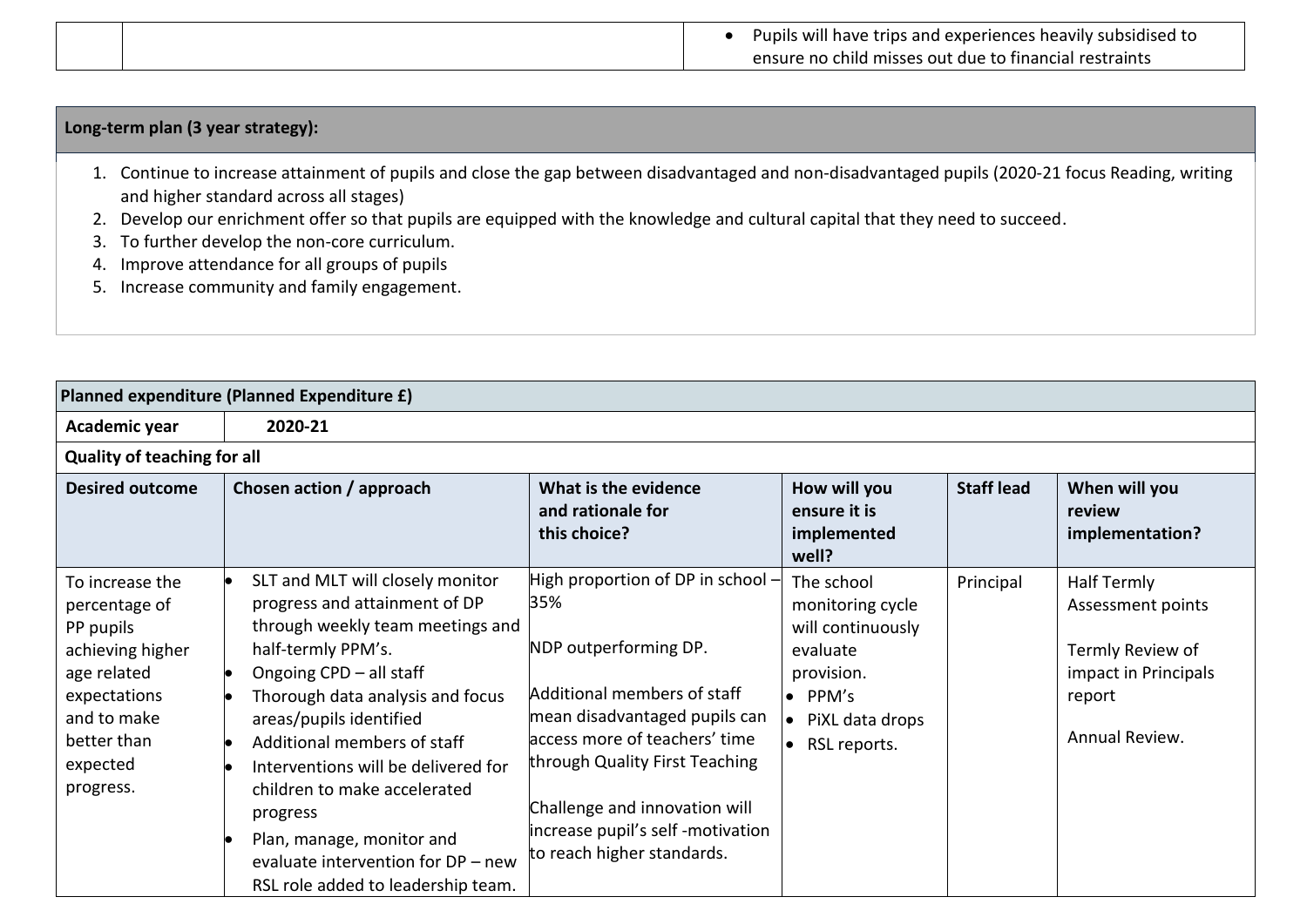| The number of DP                                                                                                     | Provision for the more able                                                                                                                                                                                                                                                                                                                                                     | Close tracking will ensure gaps<br>are noticed and closed quicker.<br>Gap identified between the $\bullet$<br>$\bullet$                                                                                                                                                                      | Termly data                                                                                                                                                   | Principal              | <b>Half Termly</b>                                                                                                                                                                                   |
|----------------------------------------------------------------------------------------------------------------------|---------------------------------------------------------------------------------------------------------------------------------------------------------------------------------------------------------------------------------------------------------------------------------------------------------------------------------------------------------------------------------|----------------------------------------------------------------------------------------------------------------------------------------------------------------------------------------------------------------------------------------------------------------------------------------------|---------------------------------------------------------------------------------------------------------------------------------------------------------------|------------------------|------------------------------------------------------------------------------------------------------------------------------------------------------------------------------------------------------|
| achieving the higher<br>standard will increase                                                                       | identified as an area for<br>development (Ofsted 2018) and ADP<br>priority.<br>CPD on mastery approaches<br>Resources to support teaching and<br>learning                                                                                                                                                                                                                       | % of DP and NDP pupils<br>achieving the greater depth<br>standard<br>Mastery learning<br>Education<br>Endowment<br>+5 months<br>Foundation                                                                                                                                                   | • Learning walks                                                                                                                                              |                        | Assessment points<br>Termly Review of<br>impact in Principal's<br>report<br>Annual Review.                                                                                                           |
| Further development  .<br>of the teaching of the<br>non-core curriculum                                              | Develop staff subject knowledge<br>through CPD<br>Subject leaders overseen by<br>Curriculum Manager (new associate<br>SLT position to be created)<br>Formulate progression sequence<br>overviews with clear knowledge,<br>skills and vocabulary<br>Develop assessment systems for the $\bullet$<br>non-core subjects<br>Events and community involvement<br>throughout the year | Increased national focus on<br>$\bullet$<br>non-core curriculum<br>Area identified on ADP and<br>$\bullet$<br>by staff as needing further<br>development<br>Subject leaders identified<br>$\bullet$<br>the need for increased<br>focus<br>Increased focus on knowing<br>and remembering more | • Learning walks<br><b>Book scruntinies</b><br>Subject leader<br>action plans<br>• Data from half<br>termly/termly and<br>feedback from<br>pupils             | Principal              | <b>Half Termly</b><br>Assessment points and<br>pupil progress<br>meetings.<br>Termly Review of<br>impact in Principals<br>report<br>Annual Review.                                                   |
| To improve teaching<br>of Reading and<br>writing across the<br>academy with a focus<br>on vocabulary<br>development. | Targeted CPD for staff.<br>New reading programme (Lexia)<br>providing targeted teaching<br>interventions for all pupils.<br>Introduction of PM Benchmarking<br>kit to assess pupils reading levels.<br>Further embed whole class reading<br>books.<br>Each Year group to have timetabled<br>library visits.                                                                     | NDP outperforming DP in<br>reading and writing<br>Reading<br>Education<br>Endowment<br>Foundation:<br>comprehension<br>skills +6months<br>Ongoing issue with Reading,<br>spelling and writing skills $-$<br>area identified on ADP as a<br>whole school priority.                            | Learning walks<br><b>Book checks</b><br><b>Regular CPD</b><br>English action<br>plan<br>• Regular impact<br>reports<br>• Reviews in PPMs<br>Reviews of Lexia. | Assistant<br>Principal | Weekly subject lead<br>reviews with Principal.<br><b>Half Termly</b><br>Assessment points and<br>pupil progress<br>meetings.<br>Termly Review of<br>impact in Principals<br>report<br>Annual Review. |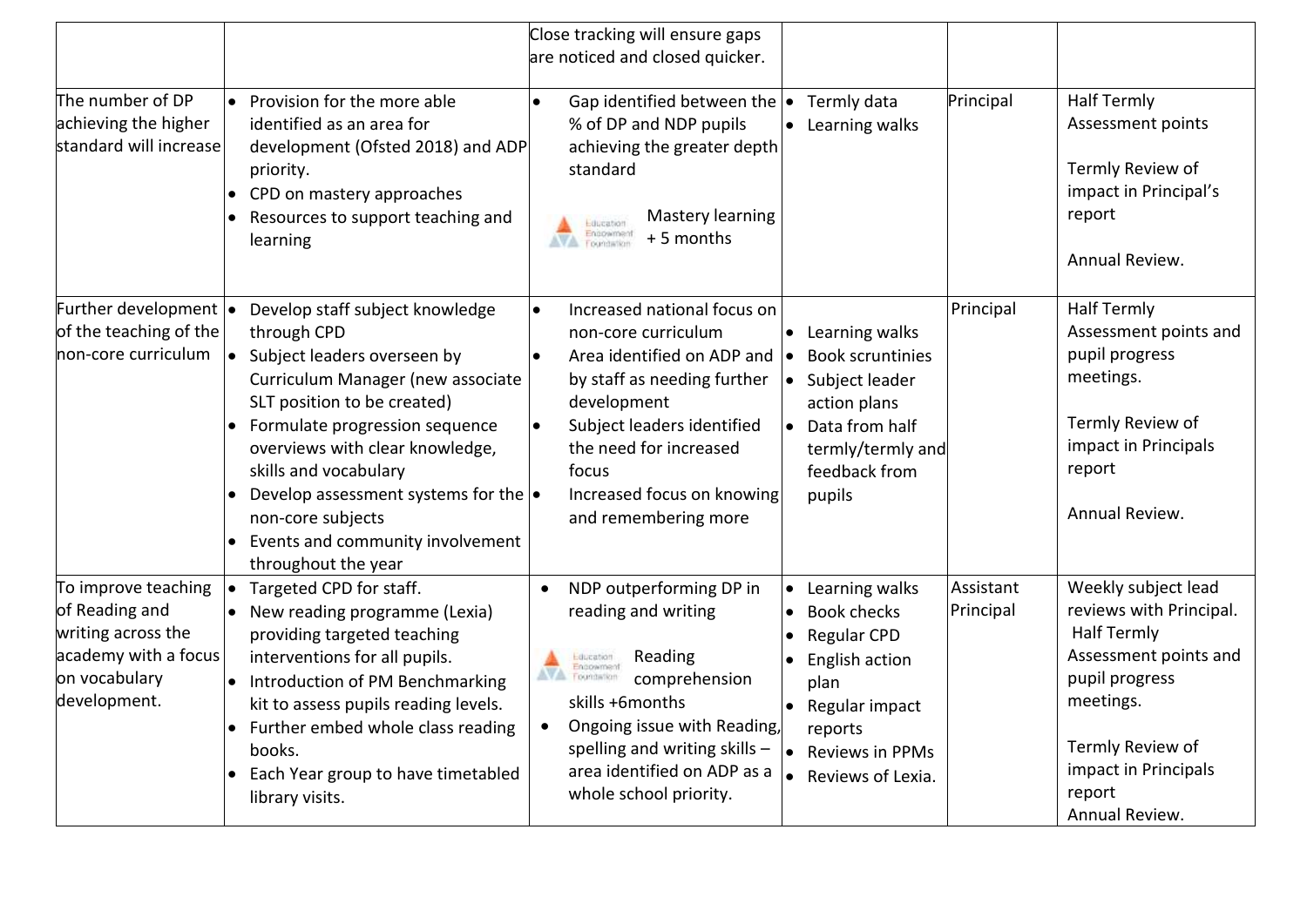| Improvement in the             | Read, Write Inc training for all KS2 | Track re-sit pupils and pupils $\vert \bullet \vert$ | Learning walks  | Assistant | Half Termly           |
|--------------------------------|--------------------------------------|------------------------------------------------------|-----------------|-----------|-----------------------|
| teaching and learning          | staff                                | who didn't pass each year to $\cdot$                 | Assessment data | Principal | Assessment points and |
| of phonics in KS2              | Support for NQT in KS2               | ensure they pass                                     | Feedback from   |           | pupil progress        |
|                                | Phonics lead and Year 1 teacher to   |                                                      | staff           |           | meetings.             |
|                                | model lessons                        | <b>Education</b><br>Phonics + 4 months<br>Endowmen   |                 |           |                       |
|                                |                                      |                                                      |                 |           | Termly Review of      |
|                                |                                      | Pupils who didn't meet                               |                 |           | impact in Principals  |
|                                |                                      | standard not meeting                                 |                 |           | report                |
|                                |                                      | standard in reading &                                |                 |           | Annual Review.        |
|                                |                                      | writing in KS2.                                      |                 |           |                       |
| Total budgeted cost<br>£48,890 |                                      |                                                      |                 |           |                       |

| <b>Targeted support</b>                                                                                                               | (Planned Expenditure)                                              |                                                                                                                                                                                                                                                                                                                                                    |                                                                                                                                                                         |                          |                |
|---------------------------------------------------------------------------------------------------------------------------------------|--------------------------------------------------------------------|----------------------------------------------------------------------------------------------------------------------------------------------------------------------------------------------------------------------------------------------------------------------------------------------------------------------------------------------------|-------------------------------------------------------------------------------------------------------------------------------------------------------------------------|--------------------------|----------------|
| <b>Desired outcome</b>                                                                                                                | Chosen action/approach                                             | What is the evidence and<br>rationale for this choice?                                                                                                                                                                                                                                                                                             | <b>How will</b><br>you ensure<br>it is<br>implemente<br>d well?                                                                                                         | <b>Staff lead</b>        | <b>Review?</b> |
| For pupils to have<br>basic needs met<br>(Maslow) to ensure<br>they are ready<br>physically, mentally<br>and emotionally to<br>learn. | Inclusion worker - School<br>$\bullet$<br>counselling and Nurture. | PP Vulnerable children<br>$\bullet$<br>requiring nurture are 65%<br>PP vs 3% NPP<br>To ensure pupils are ready<br>$\bullet$<br>to access learning.<br>To build relationships with<br>$\bullet$<br>pupils/families.<br>To provide/locate support.<br>$\bullet$<br>To liaise with relevant<br>$\bullet$<br>services offering<br>counselling services | <b>Inclusion Lead</b><br>will report on<br>their actions each<br>week to SLT /<br>Teachers.<br>Progress of<br>Vulnerable<br>children<br>supported by<br>inclusion team. | Inclusion/<br>SENCo lead | Weekly         |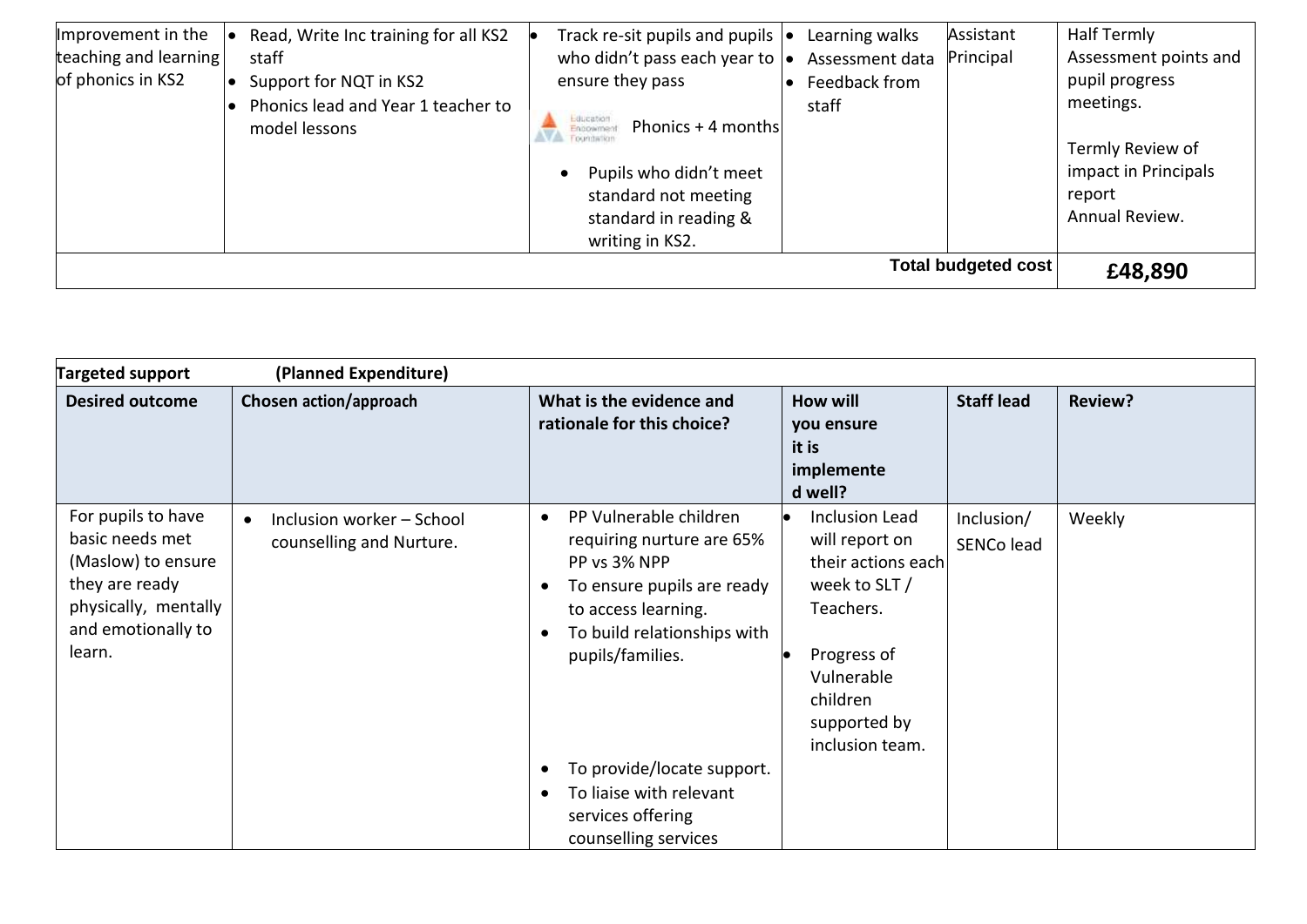|                                                                                                     |                                                                                                     | Number of children with<br>$\bullet$<br>SEMH difficulties has<br>increased<br>Social and<br>Education<br>Endowment<br>AVA Foundation<br>emotional learning<br>+4 months                                     |                                                           |                                 |             |
|-----------------------------------------------------------------------------------------------------|-----------------------------------------------------------------------------------------------------|-------------------------------------------------------------------------------------------------------------------------------------------------------------------------------------------------------------|-----------------------------------------------------------|---------------------------------|-------------|
| For identified gaps<br>in learning to be<br>Addressed.                                              | Varied interventions (according to<br>need) to be provided before (and<br>sometimes during) school. | Gaps identified in<br>$\bullet$<br>formative assessment<br>allow for precisely<br>targeted teaching to<br>remedy these.<br>Offer parent / pupil<br>$\bullet$<br>interventions in key Year<br>groups 1, 3, 5 | Progress will<br>$\bullet$<br>be checked<br>half-termly.  | Subject<br>Leaders<br>Principal | Half-Termly |
| For all PP pupils to<br>have daily phonics/<br>reading to<br>ensure no gap exists<br>at Key Stage 1 | Daily reading 10<br>minutes per day to<br>close the gap on peers.                                   | Education<br>Encowment<br>Phonics + 4 months<br>AVA Foundation<br>Pupils who didn't meet<br>$\bullet$<br>Phonics standard not<br>meeting standard in<br>reading & writing in KS2.                           | Progress of<br>pupils will be<br>checked half-<br>termly. | Principal                       | Half-Termly |
|                                                                                                     |                                                                                                     |                                                                                                                                                                                                             | <b>Total budgeted cost</b>                                |                                 | £23,883     |
|                                                                                                     |                                                                                                     |                                                                                                                                                                                                             |                                                           |                                 |             |